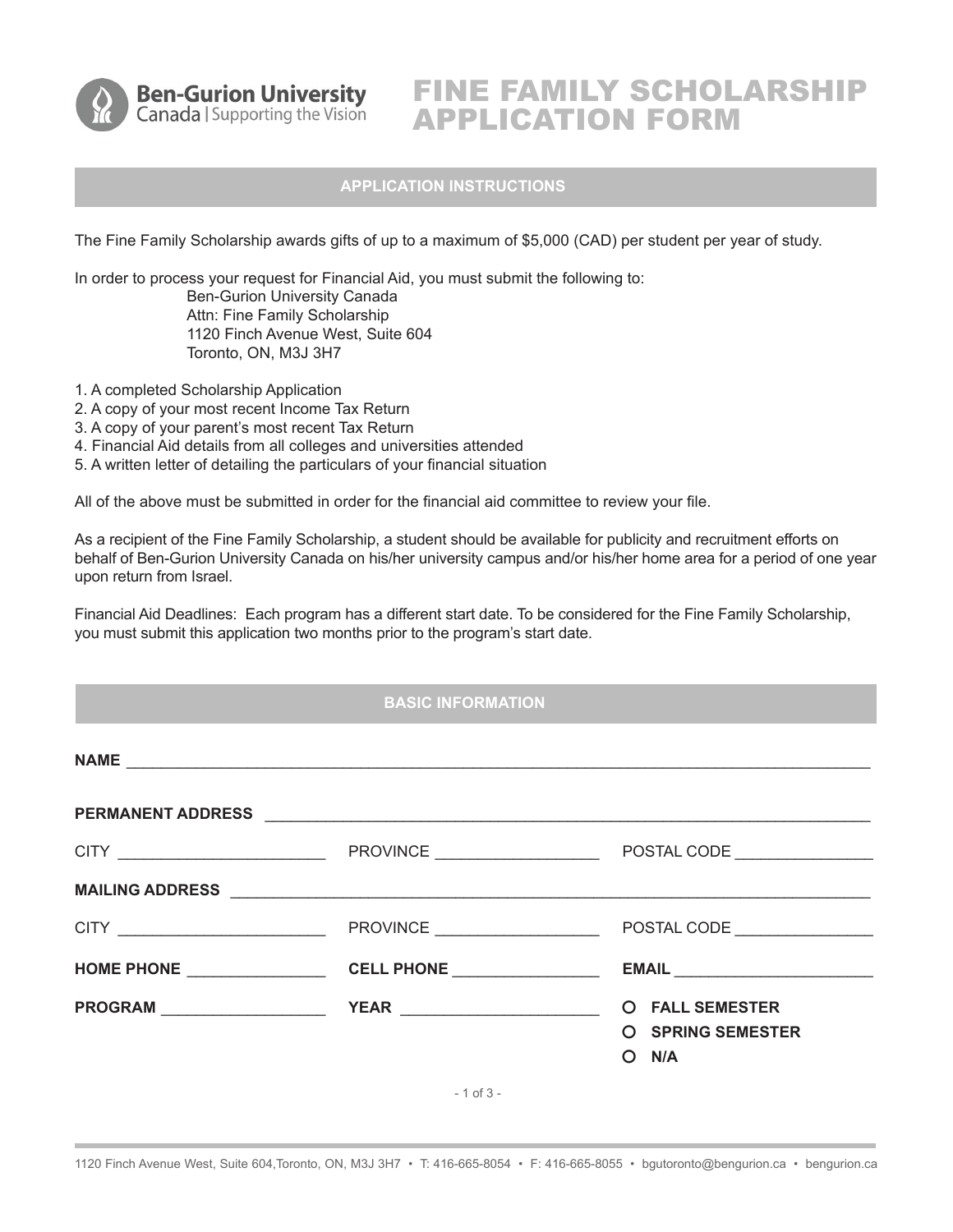|  |  | and the contract of the con- | $\sim$ |  |
|--|--|------------------------------|--------|--|
|--|--|------------------------------|--------|--|

## **SCHOLARHIP WORKSHEET**

| A. ANNUAL TUITION<br><b>B. ROOM AND BOARD</b><br>C. TRANSPORTATION                                                                                                                                                                                                                                                                                                                                                                                                                                                                                                                                                                                                                                                            |     |                                            | <b>PER YEAR</b><br>$\frac{1}{2}$<br>$\frac{1}{2}$<br>$\frac{1}{2}$                                             |                                                                                                                                                                                                                                                                                                                     | <b>PER SEMESTER</b><br>$\begin{picture}(20,10) \put(0,0){\vector(1,0){100}} \put(15,0){\vector(1,0){100}} \put(15,0){\vector(1,0){100}} \put(15,0){\vector(1,0){100}} \put(15,0){\vector(1,0){100}} \put(15,0){\vector(1,0){100}} \put(15,0){\vector(1,0){100}} \put(15,0){\vector(1,0){100}} \put(15,0){\vector(1,0){100}} \put(15,0){\vector(1,0){100}} \put(15,0){\vector(1,0){100}} \$<br>$\frac{1}{2}$<br>$\begin{picture}(20,10) \put(0,0){\vector(1,0){100}} \put(15,0){\vector(1,0){100}} \put(15,0){\vector(1,0){100}} \put(15,0){\vector(1,0){100}} \put(15,0){\vector(1,0){100}} \put(15,0){\vector(1,0){100}} \put(15,0){\vector(1,0){100}} \put(15,0){\vector(1,0){100}} \put(15,0){\vector(1,0){100}} \put(15,0){\vector(1,0){100}} \put(15,0){\vector(1,0){100}} \$ |
|-------------------------------------------------------------------------------------------------------------------------------------------------------------------------------------------------------------------------------------------------------------------------------------------------------------------------------------------------------------------------------------------------------------------------------------------------------------------------------------------------------------------------------------------------------------------------------------------------------------------------------------------------------------------------------------------------------------------------------|-----|--------------------------------------------|----------------------------------------------------------------------------------------------------------------|---------------------------------------------------------------------------------------------------------------------------------------------------------------------------------------------------------------------------------------------------------------------------------------------------------------------|------------------------------------------------------------------------------------------------------------------------------------------------------------------------------------------------------------------------------------------------------------------------------------------------------------------------------------------------------------------------------------------------------------------------------------------------------------------------------------------------------------------------------------------------------------------------------------------------------------------------------------------------------------------------------------------------------------------------------------------------------------------------------------|
| <b>TOTAL CURRENT EXPENSES</b>                                                                                                                                                                                                                                                                                                                                                                                                                                                                                                                                                                                                                                                                                                 |     |                                            |                                                                                                                | $\frac{1}{2}$ $\frac{1}{2}$ $\frac{1}{2}$ $\frac{1}{2}$ $\frac{1}{2}$ $\frac{1}{2}$ $\frac{1}{2}$ $\frac{1}{2}$ $\frac{1}{2}$ $\frac{1}{2}$ $\frac{1}{2}$ $\frac{1}{2}$ $\frac{1}{2}$ $\frac{1}{2}$ $\frac{1}{2}$ $\frac{1}{2}$ $\frac{1}{2}$ $\frac{1}{2}$ $\frac{1}{2}$ $\frac{1}{2}$ $\frac{1}{2}$ $\frac{1}{2}$ |                                                                                                                                                                                                                                                                                                                                                                                                                                                                                                                                                                                                                                                                                                                                                                                    |
| 2. HOW CURRENT SCHOOL EXPENSES ARE MET<br>A. PARENTS<br><b>B. STUDENT'S EARNINGS AND/OR SAVINGS</b><br>C. SCHOLARSHIPS/GRANTS<br>SOURCE: New York Contract to the Contract of the Contract of the Contract of the Contract of the Contract of the Contract of the Contract of the Contract of the Contract of the Contract of the Contract of the Contract of t<br>CAN BE TRANSFERRED TO STUDY ABROAD? O YES O NO<br>D. LOANS<br>SOURCE: A contract to the contract of the contract of the contract of the contract of the contract of the contract of the contract of the contract of the contract of the contract of the contract of the contract of the cont<br>CAN BE TRANSFERRED TO STUDY ABROAD? O YES O NO<br>E. OTHER |     |                                            | <b>PER YEAR</b><br>$\frac{1}{2}$<br>$\frac{1}{2}$<br>$\mathsf{S} \hspace{0.01in} \underbrace{\hspace{0.01in}}$ | $\frac{1}{2}$ $\frac{1}{2}$ $\frac{1}{2}$ $\frac{1}{2}$ $\frac{1}{2}$ $\frac{1}{2}$ $\frac{1}{2}$ $\frac{1}{2}$ $\frac{1}{2}$ $\frac{1}{2}$ $\frac{1}{2}$ $\frac{1}{2}$ $\frac{1}{2}$ $\frac{1}{2}$ $\frac{1}{2}$ $\frac{1}{2}$ $\frac{1}{2}$ $\frac{1}{2}$ $\frac{1}{2}$ $\frac{1}{2}$ $\frac{1}{2}$ $\frac{1}{2}$ | $\frac{1}{2}$<br>$\frac{1}{2}$<br>$\mathfrak{S}$                                                                                                                                                                                                                                                                                                                                                                                                                                                                                                                                                                                                                                                                                                                                   |
| <b>3A. EARNED INCOME BEFORE ANY DEDUCTIONS</b><br><b>FATHER</b><br>TOTAL \$                                                                                                                                                                                                                                                                                                                                                                                                                                                                                                                                                                                                                                                   |     | <b>MOTHER</b>                              |                                                                                                                |                                                                                                                                                                                                                                                                                                                     | <b>FAMILY INCOME: OTHER SOURCES</b><br>$\mathsf{\$} \hspace{25pt} \underbrace{\hspace{25pt} \text{--} \hspace{25pt} \text{--} \hspace{25pt} \text{--} \hspace{25pt} \text{--} \hspace{25pt} \text{--} \hspace{25pt} \text{--} \hspace{25pt} \text{--} \hspace{25pt} \text{--} \hspace{25pt} \text{--} \hspace{25pt} \text{--} \hspace{25pt} \text{--} \hspace{25pt} \text{--} \hspace{25pt} \text{--} \hspace{25pt} \text{--} \hspace{25pt} \text{--} \hspace{25pt}$                                                                                                                                                                                                                                                                                                               |
| <b>NAME</b>                                                                                                                                                                                                                                                                                                                                                                                                                                                                                                                                                                                                                                                                                                                   | AGE | <b>RELATIONSHIP TO</b><br><b>APPLICANT</b> | OCCUPATION OR<br>YEAR IN SCHOOL                                                                                | <b>NUMBER OF DEPENDENTS ON FAMILY INCOME</b> Please list all dependents including applicant.<br><b>COSTS</b><br>$\frac{1}{2}$<br>$\frac{1}{2}$<br>$\frac{1}{2}$<br>$\frac{1}{2}$<br>$\frac{1}{2}$                                                                                                                   | AMOUNT COVERED<br>TUITION & RELATED BY FINANCIAL AID &<br><b>SCHOLARSHIPS</b><br>$\frac{1}{2}$<br>$\begin{picture}(20,20) \put(0,0){\line(1,0){100}} \put(15,0){\line(1,0){100}} \put(15,0){\line(1,0){100}} \put(15,0){\line(1,0){100}} \put(15,0){\line(1,0){100}} \put(15,0){\line(1,0){100}} \put(15,0){\line(1,0){100}} \put(15,0){\line(1,0){100}} \put(15,0){\line(1,0){100}} \put(15,0){\line(1,0){100}} \put(15,0){\line(1,0){100}} \$<br>$\frac{1}{2}$<br>$\frac{1}{2}$<br>$\frac{1}{2}$                                                                                                                                                                                                                                                                                 |
| <b>3B. ADDITIONAL FAMILY NET WORTH</b><br>ESTIMATED FAMILY NET WORTH<br>ASSETS, REAL ESTATE, INVESTMENTS, OTHER RESOURCES, ETC.<br>\$                                                                                                                                                                                                                                                                                                                                                                                                                                                                                                                                                                                         |     |                                            | BY APPLICANT<br>\$                                                                                             | REAL ESTATE AND PERSONAL PROPERTY OWNED                                                                                                                                                                                                                                                                             |                                                                                                                                                                                                                                                                                                                                                                                                                                                                                                                                                                                                                                                                                                                                                                                    |

**1. CURRENT SCHOOL EXPENSES** *Please choose year or semester column based on the duration of the program for which you are applying.*